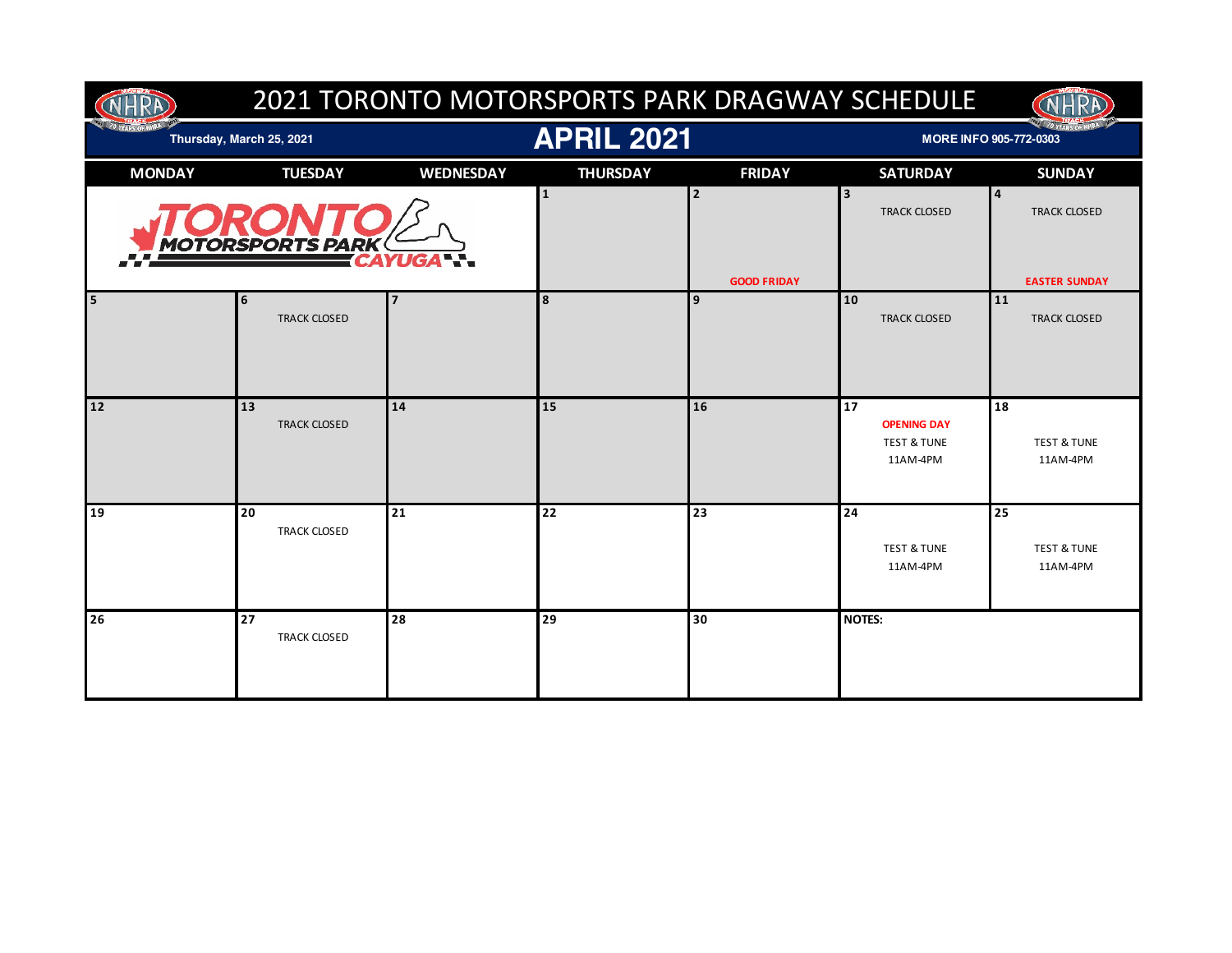| Thursday, March 25, 2021                                                                 |                          |                  | <b>MAY 2021</b>                 |                                                                                                          | MORE INFO 905-772-0303                                                                                                                    |                                                               |  |
|------------------------------------------------------------------------------------------|--------------------------|------------------|---------------------------------|----------------------------------------------------------------------------------------------------------|-------------------------------------------------------------------------------------------------------------------------------------------|---------------------------------------------------------------|--|
| <b>MONDAY</b>                                                                            | <b>TUESDAY</b>           | <b>WEDNESDAY</b> | <b>THURSDAY</b>                 | <b>FRIDAY</b>                                                                                            | <b>SATURDAY</b>                                                                                                                           | <b>SUNDAY</b>                                                 |  |
| <b>NOTES:</b>                                                                            |                          |                  |                                 |                                                                                                          | 1<br><b>TEST &amp; TUNE</b><br>11AM-4PM                                                                                                   | $\overline{2}$<br><b>TEST &amp; TUNE</b><br>11AM-4PM          |  |
| Ι3                                                                                       | 4<br><b>TRACK CLOSED</b> | 5                | 6                               | 7<br><b>FIRST FRIDAY NIGHT</b><br>"TAKE IT TO THE TRACK"<br>"RUN WHAT YA BRUNG"<br>TEST & TUNE 6PM-10PM  | 8<br><b>TEST &amp; TUNE</b><br>11AM-4PM                                                                                                   | 9<br><b>TEST &amp; TUNE</b><br>11AM-4PM<br><b>MOTHERS DAY</b> |  |
| 10                                                                                       | 11<br>TRACK CLOSED       | 12               | 13                              | 14<br>"TAKE IT TO THE TRACK"<br>"RUN WHAT YA BRUNG"<br>TEST & TUNE 6PM-10PM                              | 15<br><b>TEST &amp; TUNE</b><br>11AM-4PM                                                                                                  | 16<br><b>TEST &amp; TUNE</b><br>11AM-4PM                      |  |
| 17                                                                                       | 18<br>TRACK CLOSED       | 19               | 20<br><b>GATES OPEN 6PM-9PM</b> | 21<br><b>AHF</b><br><b>Tanu</b><br>"TAKE IT TO THE TRACK"<br>"RUN WHAT YA BRUNG"<br>TEST & TUNE 6PM-10PM | 22<br>$\bullet$<br>$\bullet$<br>$V \cdot V$<br>$\blacksquare$<br>PRO/MODIFIED - SUPER/STOCK - TOP/SPORTSMAN - TOP/DRAGSTER - JET DRAGSTER | 23<br><i>CE CAYUGA</i><br>SPORTSMAN SERIES                    |  |
| 24<br><b>HOLIDAY MONDAY</b><br><b>TEST &amp; TUNE</b><br>11AM-4PM<br><b>VICTORIA DAY</b> | 25<br>TRACK CLOSED       | $\overline{26}$  | 27                              | $\overline{28}$<br>"TAKE IT TO THE TRACK"<br>"RUN WHAT YA BRUNG"<br>TEST & TUNE 6PM-10PM                 | $\overline{29}$<br>"TEST & TUNE" 11AM-4PM<br>NO PREP<br>4PM-10PM                                                                          | 30<br>"TEST & TUNE" 11AM-4PM<br>VADIAN IMPORT<br>4PM-9PM      |  |
| 31                                                                                       | <b>NOTES:</b>            |                  |                                 |                                                                                                          |                                                                                                                                           |                                                               |  |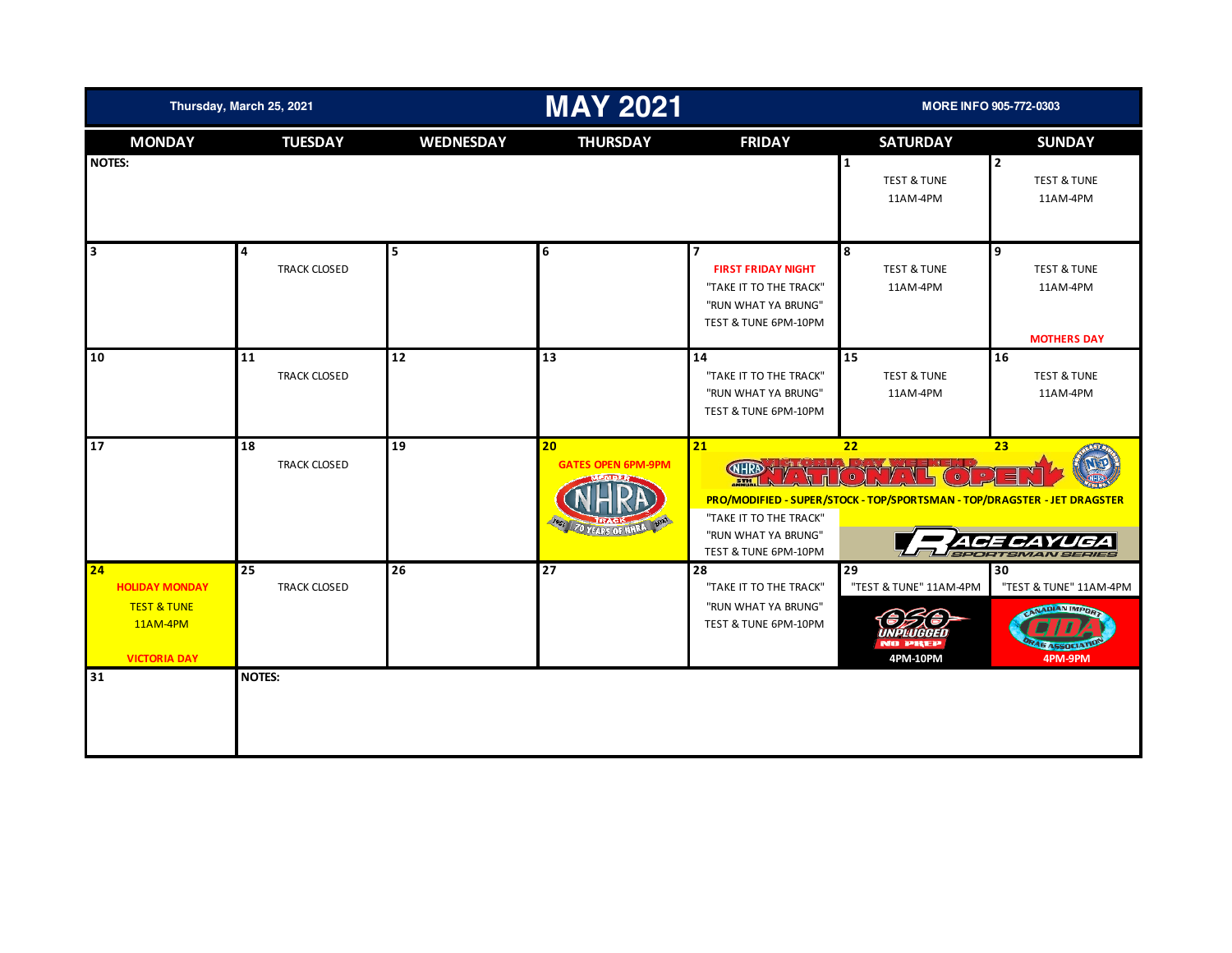| Thursday, March 25, 2021 |                                     |                  | <b>JUNE 2021</b> |                                                                             | MORE INFO 905-772-0303                                                                                                               |                                                                              |  |
|--------------------------|-------------------------------------|------------------|------------------|-----------------------------------------------------------------------------|--------------------------------------------------------------------------------------------------------------------------------------|------------------------------------------------------------------------------|--|
| <b>MONDAY</b>            | <b>TUESDAY</b>                      | <b>WEDNESDAY</b> | <b>THURSDAY</b>  | <b>FRIDAY</b>                                                               | <b>SATURDAY</b>                                                                                                                      | <b>SUNDAY</b>                                                                |  |
|                          | $\mathbf{1}$<br><b>TRACK CLOSED</b> | $\overline{2}$   | 3                | 4<br>"TAKE IT TO THE TRACK"<br>"RUN WHAT YA BRUNG"<br>TEST & TUNE 6PM-10PM  | 5<br><b>TEST &amp; TUNE</b><br>11AM-4PM<br>PERFORMANCE                                                                               | 6<br><b>TEST &amp; TUNE</b><br>11AM-4PM<br>PERFORMANCE                       |  |
| $\overline{\mathbf{z}}$  | 8<br><b>TRACK CLOSED</b>            | 9                | 10               | 11<br>"TAKE IT TO THE TRACK"<br>"RUN WHAT YA BRUNG"<br>TEST & TUNE 6PM-10PM | 12                                                                                                                                   | 13<br>CAVI<br><i>SPORTSMAN SERIES</i><br><b>NO TEST &amp; TUNE AVAILABLE</b> |  |
| 14                       | 15<br><b>TRACK CLOSED</b>           | 16               | 17               | 18<br>"TAKE IT TO THE TRACK"<br>"RUN WHAT YA BRUNG"<br>TEST & TUNE 6PM-10PM | 19<br>"TEST & TUNE" 11AM-4PM<br><b>OLDSMOBILE</b><br><b>CLUB OF</b><br><b>TARIO</b><br>mar<br><b>11AM-4PM</b><br>NO PREP<br>4PM-10PM | 20<br><b>CANADIAN SPORT COMPACT</b><br><b>FATHERS DAY</b>                    |  |
| 21                       | 22<br><b>TRACK CLOSED</b>           | 23               | 24               | 25<br>"TAKE IT TO THE TRACK"<br>"RUN WHAT YA BRUNG"<br>TEST & TUNE 6PM-10PM | 26<br><b>CANADA</b><br><b>STREET CAR SHOOTOUT SERIES</b>                                                                             | 27                                                                           |  |
| 29                       | 29<br>TRACK CLOSED                  | 30               | <b>NOTES:</b>    |                                                                             |                                                                                                                                      |                                                                              |  |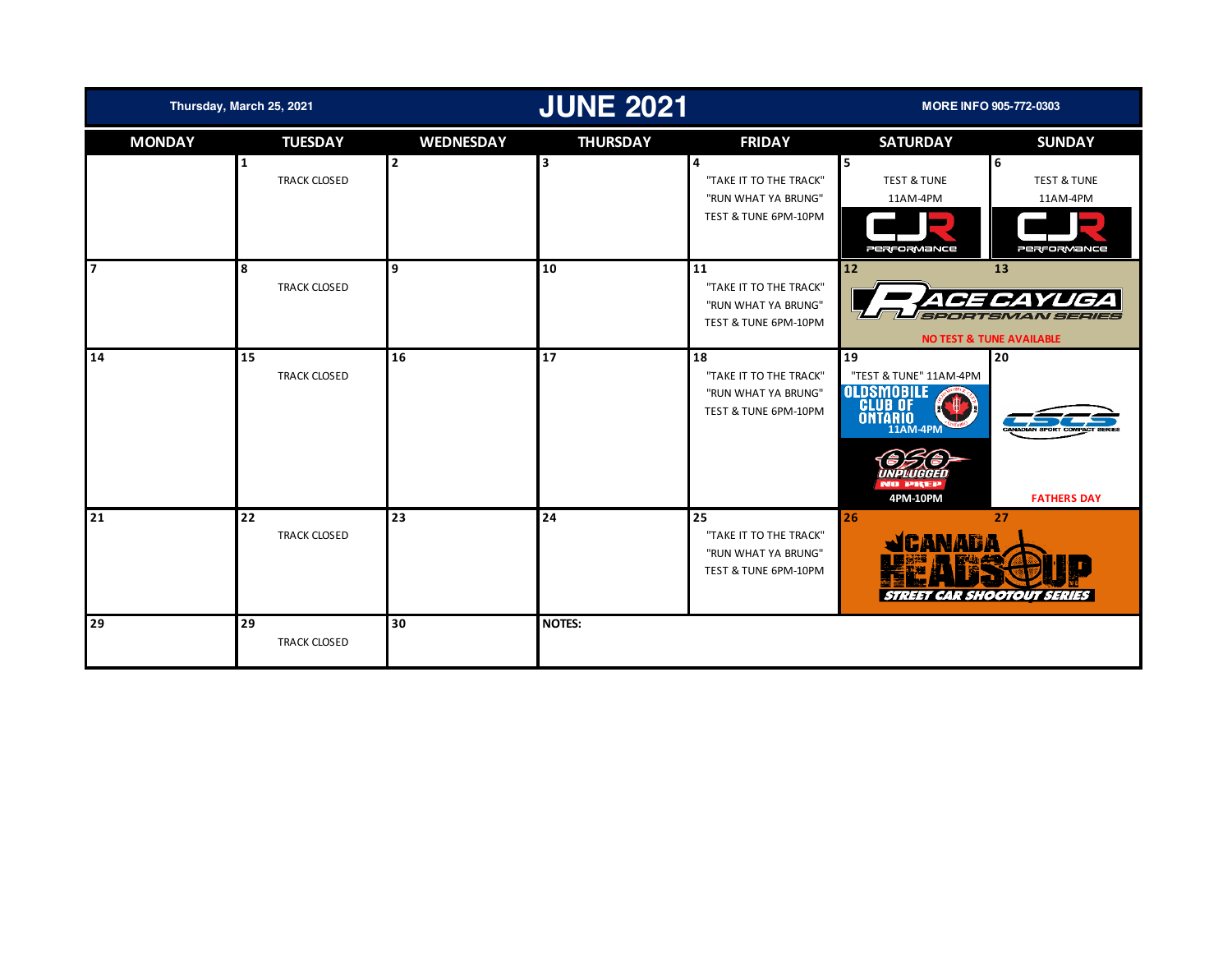|               | Thursday, March 25, 2021  |                          | <b>JULY 2021</b>                | MORE INFO 905-772-0303                                                      |                                                                                                                                                                                                                                            |                                                                                         |
|---------------|---------------------------|--------------------------|---------------------------------|-----------------------------------------------------------------------------|--------------------------------------------------------------------------------------------------------------------------------------------------------------------------------------------------------------------------------------------|-----------------------------------------------------------------------------------------|
| <b>MONDAY</b> | <b>TUESDAY</b>            | <b>WEDNESDAY</b>         | <b>THURSDAY</b>                 | <b>FRIDAY</b>                                                               | <b>SATURDAY</b>                                                                                                                                                                                                                            | <b>SUNDAY</b>                                                                           |
| <b>NOTES:</b> |                           | <b>CANADA DAY</b>        | 1<br><b>GATES OPEN 3PM-11PM</b> | $\overline{2}$<br><b>CHRA</b><br><b>STTH</b>                                | $\overline{\mathbf{3}}$<br>$\bf{0}$<br>$\Omega$<br><b>TOP FUEL DRAGSTERS - NITRO FUNNY CARS - JET SEMI</b><br>JET DRAGSTER - PRO/MODIFIED - TOP'DRAGSTER - TOP/SPORTSMAN<br>NOSTALGIA NITRO FUNNY CARS - AA/GASSERS - BRACKETS - FIREWORKS | $\overline{a}$                                                                          |
| 5             | 6<br><b>TRACK CLOSED</b>  | $\overline{\phantom{a}}$ | 8                               | q<br>"TAKE IT TO THE TRACK"<br>"RUN WHAT YA BRUNG"<br>TEST & TUNE 6PM-10PM  | 10<br>ICANADA<br><b>STREET CAR SHOOTOUT SERIES</b>                                                                                                                                                                                         | 11                                                                                      |
| 12            | 13<br><b>TRACK CLOSED</b> | 14                       | 15                              | 16<br>"TAKE IT TO THE TRACK"<br>"RUN WHAT YA BRUNG"<br>TEST & TUNE 6PM-10PM | 17<br>"TEST & TUNE" 11AM-4PM<br>UNPLUGGED<br><b>NO PREP</b><br>4PM-10PM                                                                                                                                                                    | 18                                                                                      |
| 19            | 20<br><b>TRACK CLOSED</b> | 21                       | $\overline{22}$                 | 23<br>"TAKE IT TO THE TRACK"<br>"RUN WHAT YA BRUNG"<br>TEST & TUNE 6PM-10PM | 24                                                                                                                                                                                                                                         | 25<br><i>ACE CAYL</i><br><i>SPORTSMAN SERIES</i><br><b>NO TEST &amp; TUNE AVAILABLE</b> |
| 26            | 27<br><b>TRACK CLOSED</b> | 28                       | 29                              | 30<br>"TAKE IT TO THE TRACK"<br>"RUN WHAT YA BRUNG"<br>TEST & TUNE 6PM-10PM | 31<br>"TEST & TUNE" 11AM-4PM<br>ADIAN IMPORT<br>ASSOCIAT<br>4PM-9PM                                                                                                                                                                        |                                                                                         |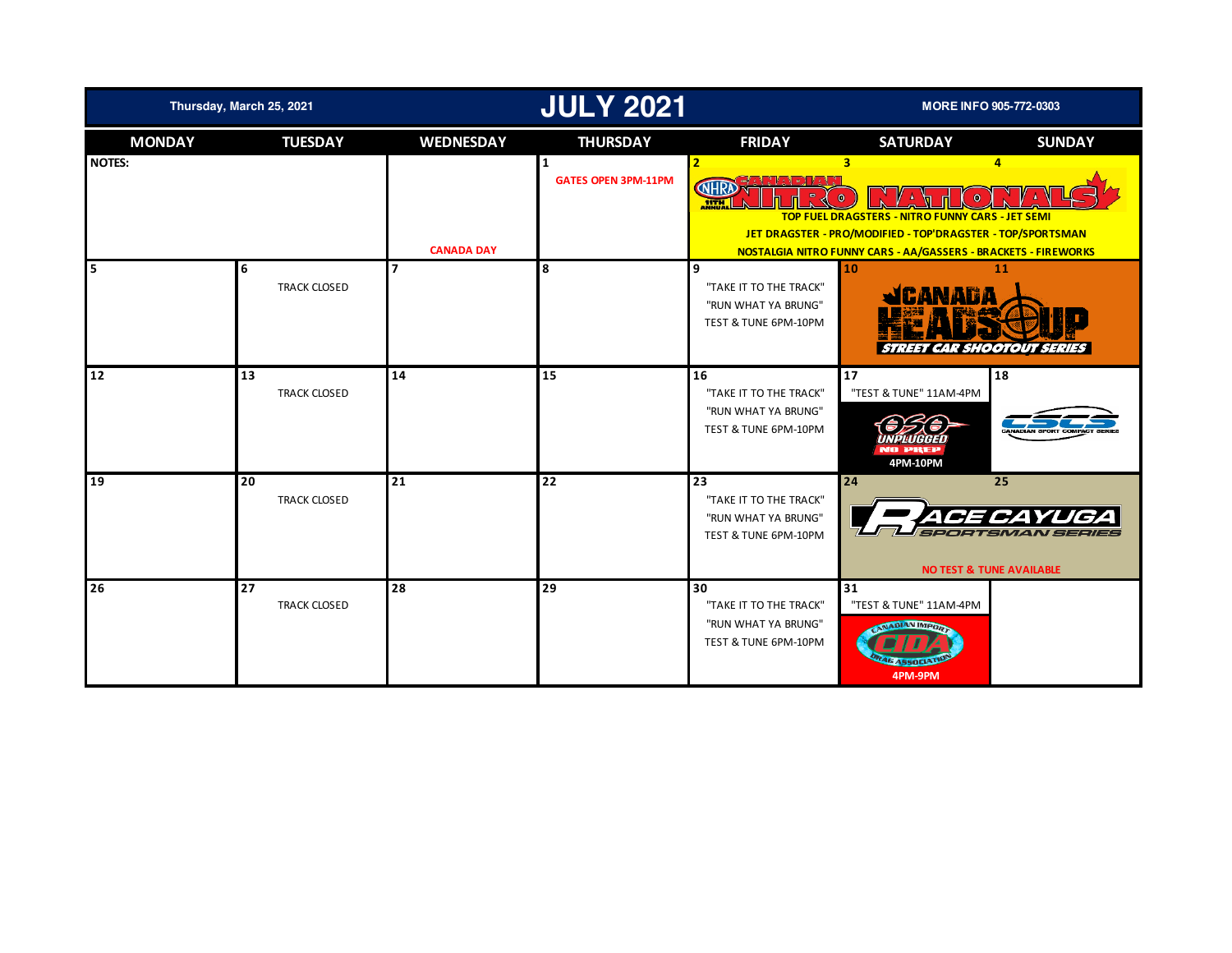| Thursday, March 25, 2021                                                                              |                           |                  | <b>AUGUST 2021</b> |                                                                                          |                                                                 | MORE INFO 905-772-0303                                                                            |  |
|-------------------------------------------------------------------------------------------------------|---------------------------|------------------|--------------------|------------------------------------------------------------------------------------------|-----------------------------------------------------------------|---------------------------------------------------------------------------------------------------|--|
| <b>MONDAY</b>                                                                                         | <b>TUESDAY</b>            | <b>WEDNESDAY</b> | <b>THURSDAY</b>    | <b>FRIDAY</b>                                                                            | <b>SATURDAY</b>                                                 | <b>SUNDAY</b>                                                                                     |  |
| <b>NOTES:</b>                                                                                         |                           |                  |                    |                                                                                          |                                                                 | 1<br><b>TEST &amp; TUNE</b><br>11AM-4PM                                                           |  |
| $\overline{2}$<br><b>HOLIDAY MONDAY</b><br><b>TEST &amp; TUNE</b><br>11AM-4PM<br><b>CIVIC HOLIDAY</b> | 3<br><b>TRACK CLOSED</b>  | 4                | 5                  | 6<br>"TAKE IT TO THE TRACK"<br>"RUN WHAT YA BRUNG"<br>TEST & TUNE 6PM-10PM               | 7<br>"TEST & TUNE" 11AM-4PM<br><b>MOPAR DAY</b><br>11AM-4PM     | 8<br>"TEST & TUNE" 11AM-4PM                                                                       |  |
| 9                                                                                                     | 10<br>TRACK CLOSED        | 11               | 12                 | 13<br>"TAKE IT TO THE TRACK"<br>"RUN WHAT YA BRUNG"<br>TEST & TUNE 6PM-10PM              | 14                                                              | 15<br>7274<br><b>SPORTSMAN SERIES</b><br><b>NO TEST &amp; TUNE AVAILABLE</b>                      |  |
| 16                                                                                                    | 17<br><b>TRACK CLOSED</b> | 18               | 19                 | 20<br>"TAKE IT TO THE TRACK"<br>"RUN WHAT YA BRUNG"<br>TEST & TUNE 6PM-10PM              | 21<br>"TEST & TUNE" 11AM-4PM<br>NPLUGGED<br>NO PREP<br>4PM-10PM | 22<br>"TEST & TUNE" 11AM-4PM<br><b>OLDSMOBILE</b><br><b>CLUB OF</b><br><b>ONTARIO</b><br>11AM-4PM |  |
| 23                                                                                                    | 24<br><b>TRACK CLOSED</b> | 25               | 26                 | $\overline{27}$<br>"TAKE IT TO THE TRACK"<br>"RUN WHAT YA BRUNG"<br>TEST & TUNE 6PM-10PM | 28                                                              | $\overline{29}$<br><b>SPORTSMAN SERIES</b><br><b>NO TEST &amp; TUNE AVAILABLE</b>                 |  |
| 30                                                                                                    | 31<br><b>TRACK CLOSED</b> | <b>NOTES:</b>    |                    |                                                                                          |                                                                 |                                                                                                   |  |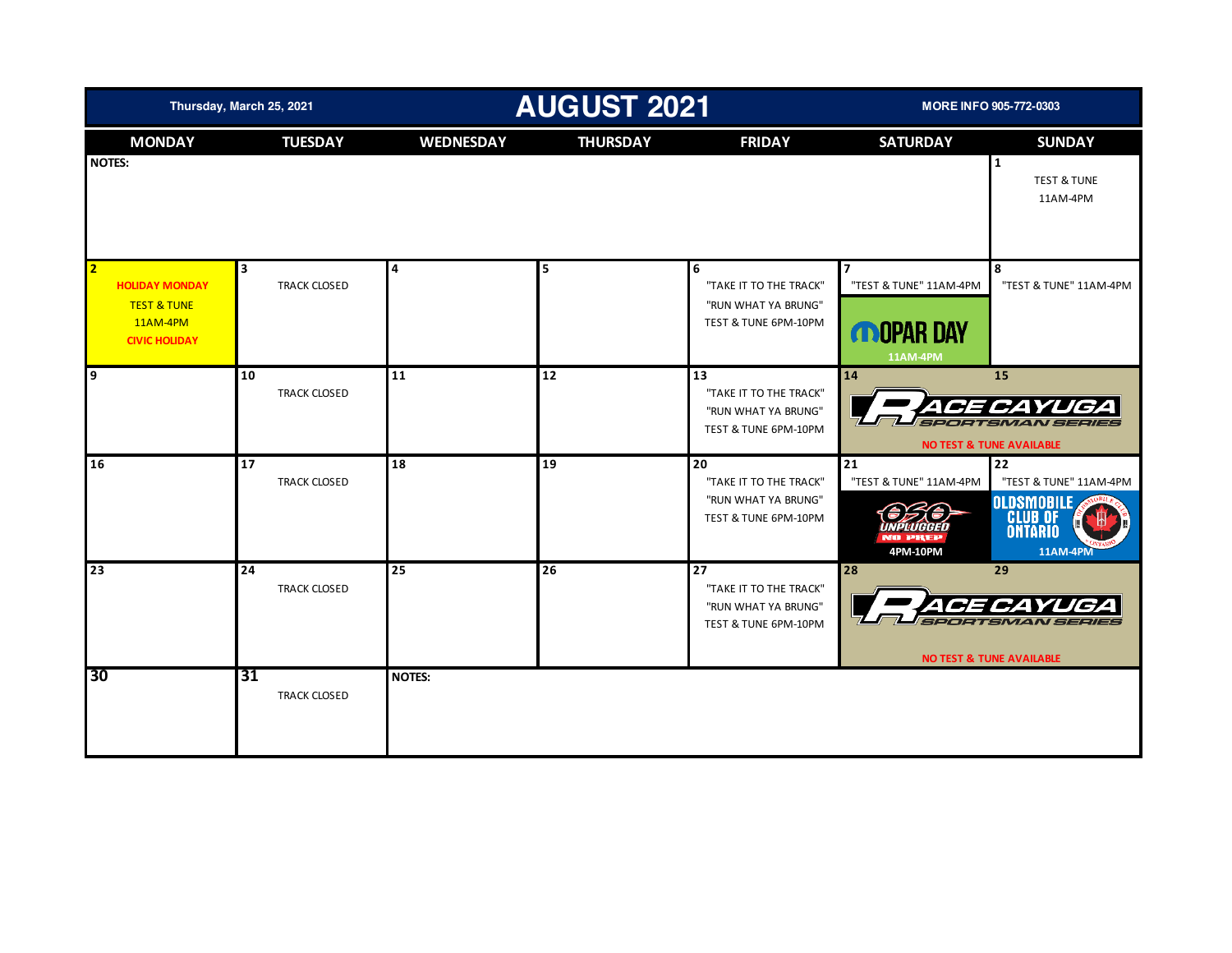| Thursday, March 25, 2021                                                                           |                                        |                  | <b>SEPTEMBER 2021</b><br>MORE INFO 905-772-0303 |                                                                                                  |                                                           |                                                               |
|----------------------------------------------------------------------------------------------------|----------------------------------------|------------------|-------------------------------------------------|--------------------------------------------------------------------------------------------------|-----------------------------------------------------------|---------------------------------------------------------------|
| <b>MONDAY</b>                                                                                      | <b>TUESDAY</b>                         | <b>WEDNESDAY</b> | <b>THURSDAY</b>                                 | <b>FRIDAY</b>                                                                                    | <b>SATURDAY</b>                                           | <b>SUNDAY</b>                                                 |
| <b>NOTES:</b>                                                                                      |                                        | 1                | <b>GATES OPEN 6PM-9PM</b>                       | $\overline{\mathbf{3}}$<br>"TAKE IT TO THE TRACK"<br>"RUN WHAT YA BRUNG"<br>TEST & TUNE 6PM-10PM | $\overline{4}$<br><b>LABOUR DAY WEEKEND</b><br><b>TBA</b> | 5                                                             |
| $\overline{6}$<br><b>HOLIDAY MONDAY</b><br><b>TEST &amp; TUNE</b><br>11AM-4PM<br><b>LABOUR DAY</b> | 17<br><b>TRACK CLOSED</b>              | 8                | 9                                               | 10<br>"TAKE IT TO THE TRACK"<br>"RUN WHAT YA BRUNG"<br>TEST & TUNE 6PM-10PM                      | 11<br>JCANABA<br><b>STREET CAR SHOOTOUT SERIES</b>        | 12                                                            |
| 13                                                                                                 | 14<br><b>TRACK CLOSED</b>              | 15               | 16                                              | 17<br>"TAKE IT TO THE TRACK"<br>"RUN WHAT YA BRUNG"<br>TEST & TUNE 6PM-10PM                      | 18<br>"TEST & TUNE" 11AM-4PM<br>nin prefip<br>4PM-10PM    | 19<br><b>CANADIAN SPORT COMPACT</b>                           |
| 20                                                                                                 | $\overline{21}$<br><b>TRACK CLOSED</b> | 22               | $\overline{23}$                                 | 24<br>"TAKE IT TO THE TRACK"<br>"RUN WHAT YA BRUNG"<br>TEST & TUNE 6PM-10PM                      | 25<br>SPORTSMAI                                           | 26<br>4 <i>020</i> 412<br><b>NO TEST &amp; TUNE AVAILABLE</b> |
| 27                                                                                                 | 28<br><b>TRACK CLOSED</b>              | 29               | 30                                              | <b>NOTES:</b>                                                                                    |                                                           |                                                               |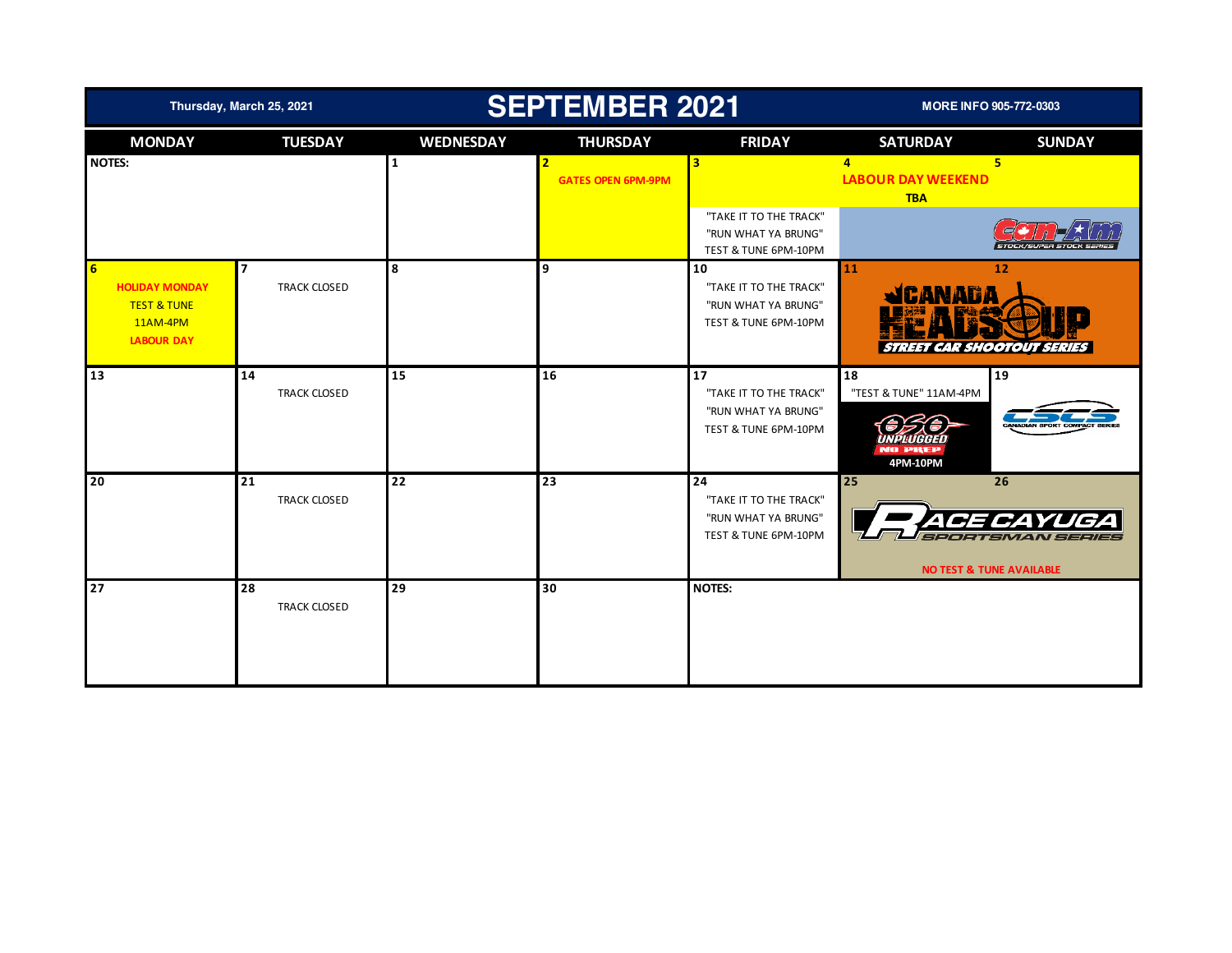| Thursday, March 25, 2021                                                                            |                                        |                  | <b>OCTOBER 2021</b> |                                                                                                                       | MORE INFO 905-772-0303                                              |                                                                                             |
|-----------------------------------------------------------------------------------------------------|----------------------------------------|------------------|---------------------|-----------------------------------------------------------------------------------------------------------------------|---------------------------------------------------------------------|---------------------------------------------------------------------------------------------|
| <b>MONDAY</b>                                                                                       | <b>TUESDAY</b>                         | <b>WEDNESDAY</b> | <b>THURSDAY</b>     | <b>FRIDAY</b>                                                                                                         | <b>SATURDAY</b>                                                     | <b>SUNDAY</b>                                                                               |
| <b>NOTES:</b>                                                                                       |                                        |                  |                     | 1<br><b>WEATHER PERMITTING</b><br>"TAKE IT TO THE TRACK"<br>"RUN WHAT YA BRUNG"<br>TEST & TUNE 6PM-10PM               | 2<br><b>TEST &amp; TUNE</b><br>11AM-4PM<br>STOCK/SUPER STOCK SERIES | 3<br><b>TEST &amp; TUNE</b><br>11AM-4PM<br><b>STOCK/SUPER STOCK SE</b>                      |
| 14                                                                                                  | 5<br><b>TRACK CLOSED</b>               | 6                | 7                   | 8<br><b>WEATHER PERMITTING</b><br>"TAKE IT TO THE TRACK"<br>"RUN WHAT YA BRUNG"<br>TEST & TUNE 6PM-10PM               | 9<br>"TEST & TUNE" 11AM-4PM<br>NO PREP<br>4PM-10PM                  | 10<br>"TEST & TUNE" 11AM-4PM<br>NADIAN IMPORT<br><b><i>ASSOCIA</i></b><br>11AM-4PM          |
| <b>11</b><br><b>HOLIDAY MONDAY</b><br><b>TEST &amp; TUNE</b><br>11AM-4PM<br><b>THANKSGIVING DAY</b> | 12<br><b>TRACK CLOSED</b>              | 13               | 14                  | 15<br><b>WEATHER PERMITTING</b><br>"TAKE IT TO THE TRACK"<br>"RUN WHAT YA BRUNG"<br>TEST & TUNE 6PM-10PM              | <b>16</b>                                                           | 17<br>CECAYUG<br>SPORTSMAN SERIE<br><b>TENTATIVE</b><br><b>NO TEST &amp; TUNE AVAILABLE</b> |
| 18                                                                                                  | $\overline{19}$<br><b>TRACK CLOSED</b> | 20               | $\overline{21}$     | $\overline{22}$<br><b>WEATHER PERMITTING</b><br>"TAKE IT TO THE TRACK"<br>"RUN WHAT YA BRUNG"<br>TEST & TUNE 6PM-10PM | $\overline{23}$<br>"TEST & TUNE" 11AM-4PM<br>NO PREP<br>4PM-10PM    | 24<br><b>TEST &amp; TUNE</b><br>11AM-4PM                                                    |
| 25                                                                                                  | 26<br><b>TRACK CLOSED</b>              | 27               | 28                  | 29<br><b>WEATHER PERMITTING</b><br>"TAKE IT TO THE TRACK"<br>"RUN WHAT YA BRUNG"<br>TEST & TUNE 6PM-10PM              | 30<br><b>TEST &amp; TUNE</b><br>11AM-4PM                            | 31<br><b>TEST &amp; TUNE</b><br>11AM-4PM                                                    |